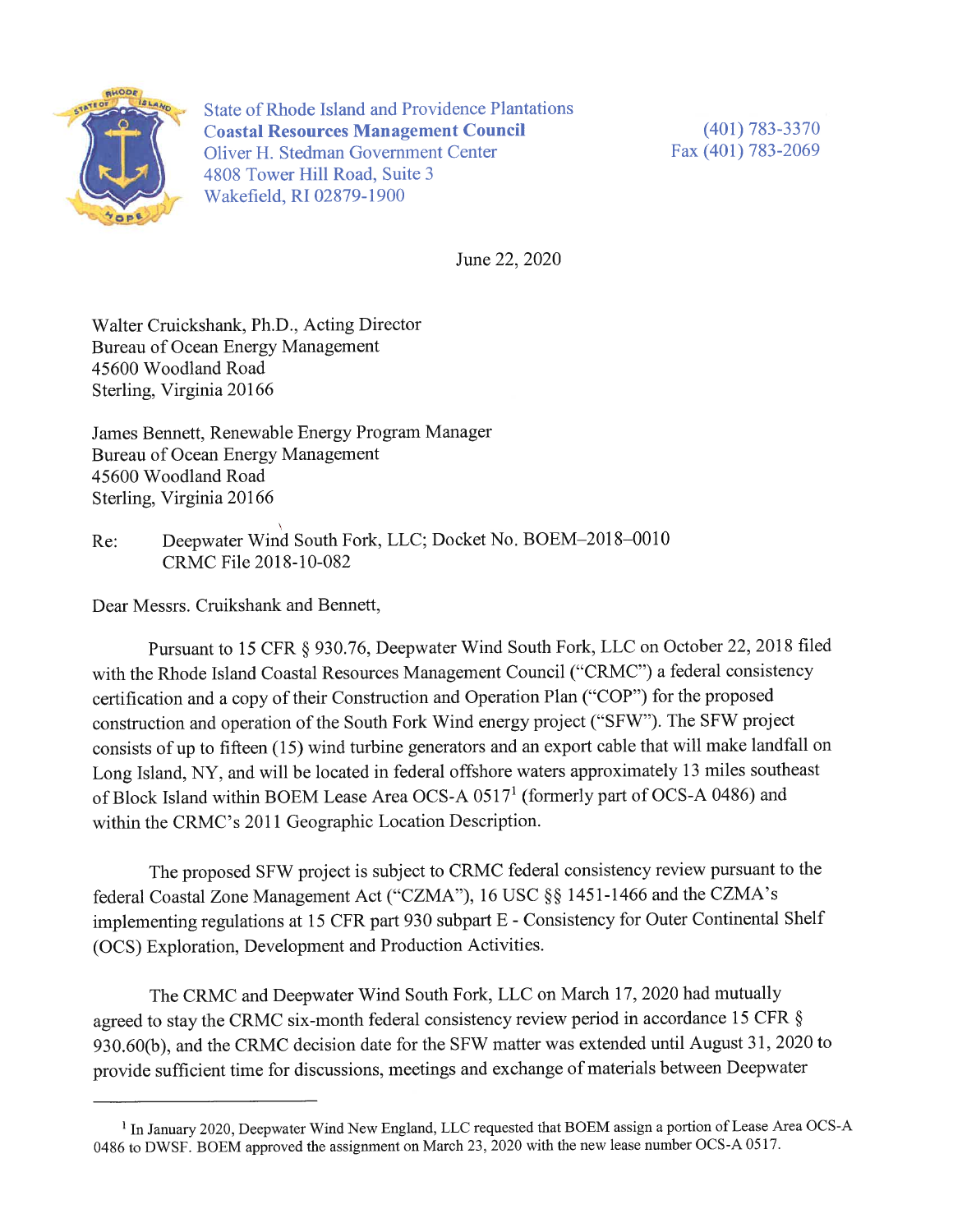Wind South Fork, LLC and the CRMC in order to meet the requirements of the CRMC's enforceable policies of the Ocean SAMP (650-RICR-20-05-11). The amended Stay Agreement was executed on March 17, 2020 that extended the CRMC federal consistency decision date until August 31, 2020.

On May 14, 2020 the U.S. Coast Guard (USCG) released its final MA/RI Port Access Route Study (MARIPARS) report with recommendations for a 1 by 1 nautical mile (NM) grid configuration with an East-West, North-South orientation for all wind energy structures (turbines and offshore substations) within the MA/RI wind energy area to provide for continued historic commercial fishing activities, safe vessel navigation and to accommodate USCG search and rescue operations. The CRMC is anticipating that BOEM will accept the USCG MARIPARS recommendations and require them as a condition of COP approval for all wind energy projects in southern New England offshore waters. Ørsted has aligned the SFWF project for conformance with the 1 by 1 NM grid configuration and plans on filing additional information with the CRMC in the coming weeks so that the CRMC may evaluate the new information pursuant to its enforceable polices.

Given these recent developments the CRMC and Deepwater Wind South Fork, LLC have mutually agreed to further stay the CRMC six-month federal consistency review period pursuant to the attached amended stay agreement executed on June 22, 2020. The CRMC federal consistency decision date in this matter is now due no later than January 31, 2021.

The purpose of this letter is to notify the Bureau of Ocean Energy Management (BOEM) of this agreement as required by 15 CFR § 930.60(b). In addition, the CRMC requests BOEM not to issue a license or permit to Deepwater Wind South Fork, LLC until the requirements of 15 CFR part 930 subpart E have been satisfied. The CRMC will promptly notify BOEM when it issues a final federal consistency decision in this matter.

Please contact me at 401-783-3370 or email jwillis@crmc.ri.gov should you have any questions.

Sinderely. cting Executive Director Jeffi Coastal Resources Management Council

 $\pi$  $cc$ 

Melanie Gearon, Deepwater Wind South Fork, LLC David Kaiser, NOAA Allison Castellan, NOAA Jennifer Cervenka, CRMC Chair **CRMC** Members Anthony DeSisto, Esq., CRMC Legal Counsel James Boyd, Coastal Policy Analyst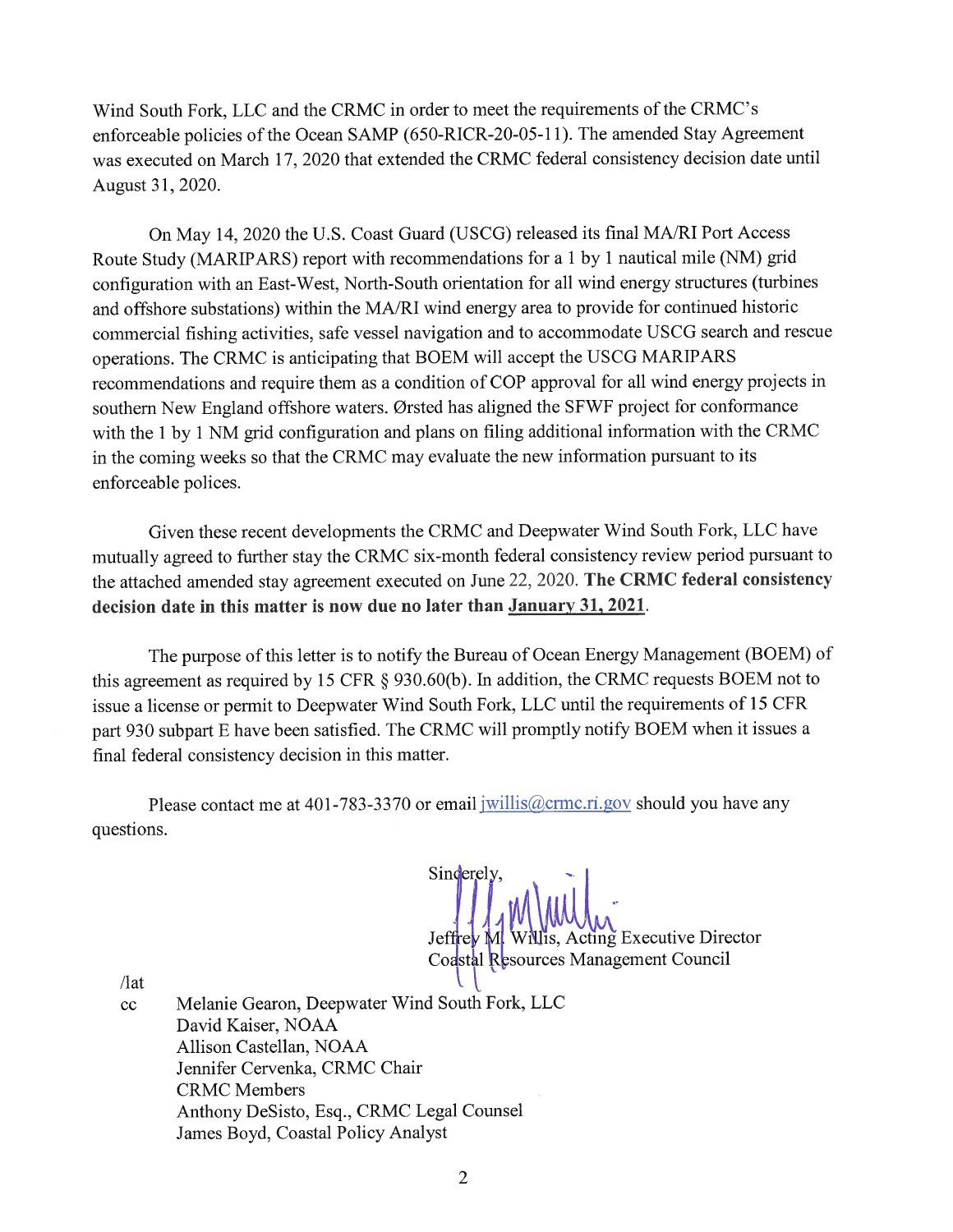

State of Rhode Island and Providence Plantations C**oastal Resources Management Council** (401) 783-3370 Oliver H. Stedman Government Center Fax (401) 783-3767 4808 Tower Hill Road, Suite 116 Wakefield, RI 02879-1900

## **AMENDED AGREEMENT TO STAY SIX-MONTH REVIEW PERIOD Between**

**Rhode Island Coastal Resources Management Council**

**And**

**Deepwater Wind South Fork, LLC**

The Rhode Island Coastal Resources Management Council, hereinafter referred to as the "CRMC," and Deepwater Wind South Fork<sup>[1](#page-2-0)</sup>, LLC, hereinafter referred to as "Deepwater Wind," hereby agree as follows.

Pursuant to 15 CFR § 930.76, Deepwater Wind filed a federal consistency certification with the CRMC on October 22, 2018 for the proposed construction and operation of a wind energy project, known as the South Fork Wind (SWF), consisting of up to 15 wind turbine generators and an export cable that will make landfall on Long Island, NY, that will be located in offshore waters southeast of Block Island within BOEM Lease Area OCS-A 0517<sup>[2](#page-2-1)</sup>. The proposed project is subject to CRMC review pursuant to the federal Coastal Zone Management Act (CZMA), 16 USC §§ 1451-1466 and the CZMA's implementing regulations at 15 CFR part 930 subpart E – Consistency for Outer Continental Shelf (OCS) Exploration, Development and Production Activities.

BOEM announced in August 2019 that it would expand the cumulative impact analysis of offshore wind energy projects within its draft Environmental Impact Statement (EIS) for the Vineyard Wind project (Docket No. BOEM-2020-0005). BOEM released the supplemental Draft

<span id="page-2-0"></span> <sup>1</sup> Deepwater Wind South Fork, LLC (DWSF) is a subsidiary of Ørsted U.S. Offshore Wind. The South Fork Wind Farm project is a 50/50 joint venture between Ørsted and Eversource.

<span id="page-2-1"></span><sup>2</sup> In January 2020, Deepwater Wind New England, LLC requested that BOEM assign a portion of Lease Area OCS-A 0486 to DWSF. BOEM approved the assignment on March 23, 2020 with the new lease number OCS-A 0517.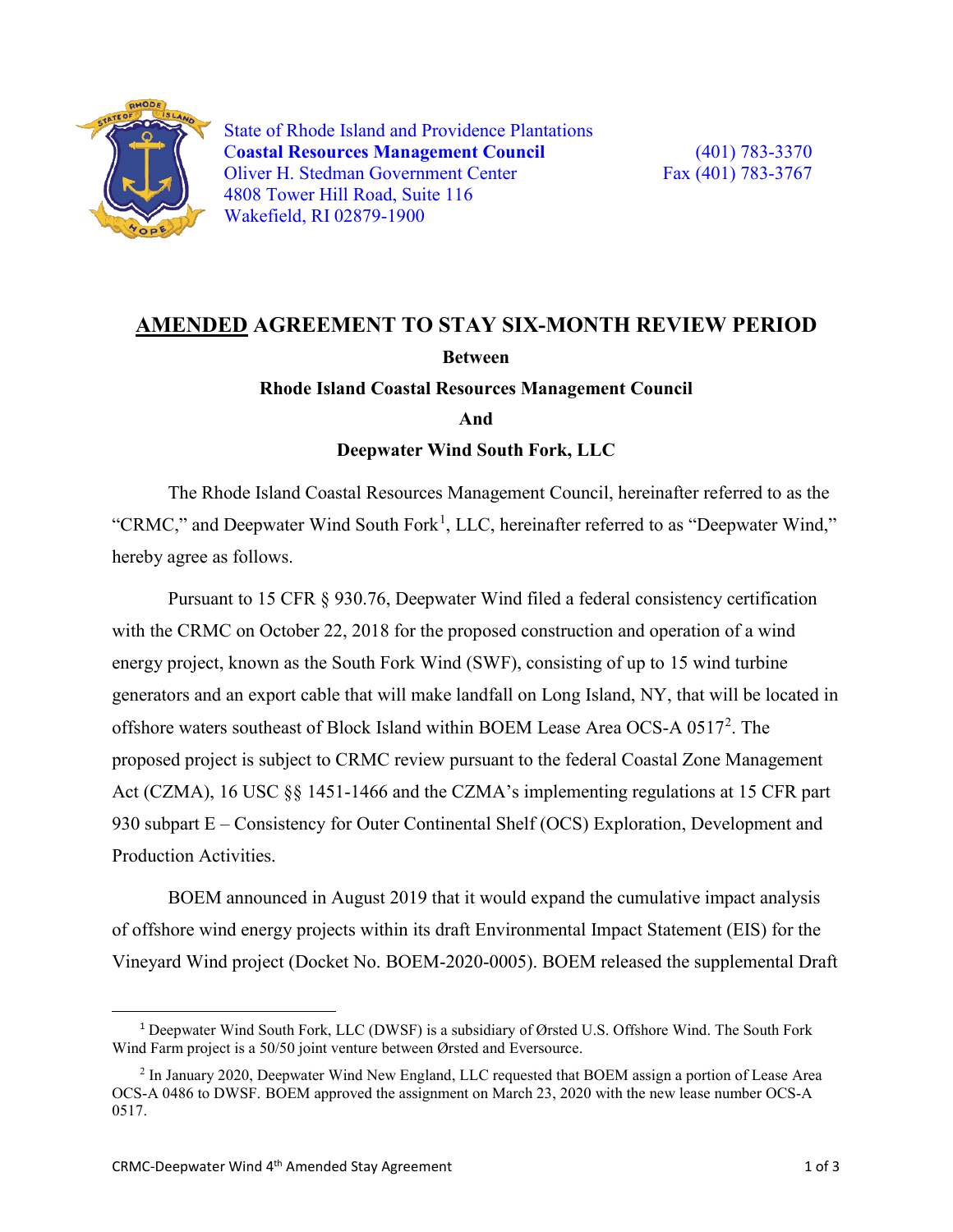EIS for the Vineyard Wind project on June 12, 2020 and has previously indicated that the cumulative impact analysis methodology will be applied to all other pending and future offshore wind energy projects, which includes the SWF project. Since BOEM's August 2019 announcement concerning the Vineyard Wind project, federal review of other offshore wind energy projects has been paused. On February 13, 2020 Ørsted filed with BOEM a revised Construction and Operation Plan. BOEM, however, has yet to remove the federal review pause for the SWF project. In addition, Ørsted will be providing the CRMC with additional submissions for consideration by the CRMC pursuant to its enforceable policies. Thus, additional review time is warranted to achieve development of a mitigation plan and subsequent negotiations as required under the CRMC's enforceable policies.

In accordance with 15 CFR § 930.60(b), and in consideration of the parties' mutual interest that the State have additional time to fully assess the proposed project's consistency with the State's enforceable policies, the CRMC and Deepwater Wind mutually agree to the following dates and to stay the CRMC CZMA six-month review period as specified herein.

| $\bullet$ | Date the CRMC 6-month review period commenced:              | October 22, 2018  |
|-----------|-------------------------------------------------------------|-------------------|
|           | Date the 6-month review period was to end:                  | August 31, 2020   |
|           | Date during the 6-month review period that the stay begins: | June 22, 2020     |
|           | Date that the stay ends:                                    | November 23, 2020 |
|           | (70 days remaining in the 6-month review period)            |                   |
| $\bullet$ | Date the 6-month review period ends and                     |                   |
|           | the CRMC consistency decision is due:                       | January 31, 2021  |

The CRMC will issue its consistency decision on or before **January 31, 2021** unless Deepwater Wind and CRMC mutually agree in writing to another later date. Furthermore, should the CRMC conclude its review earlier than anticipated by this agreement, then the CRMC will issue its consistency decision at the earliest possible time prior to January 31, 2021.